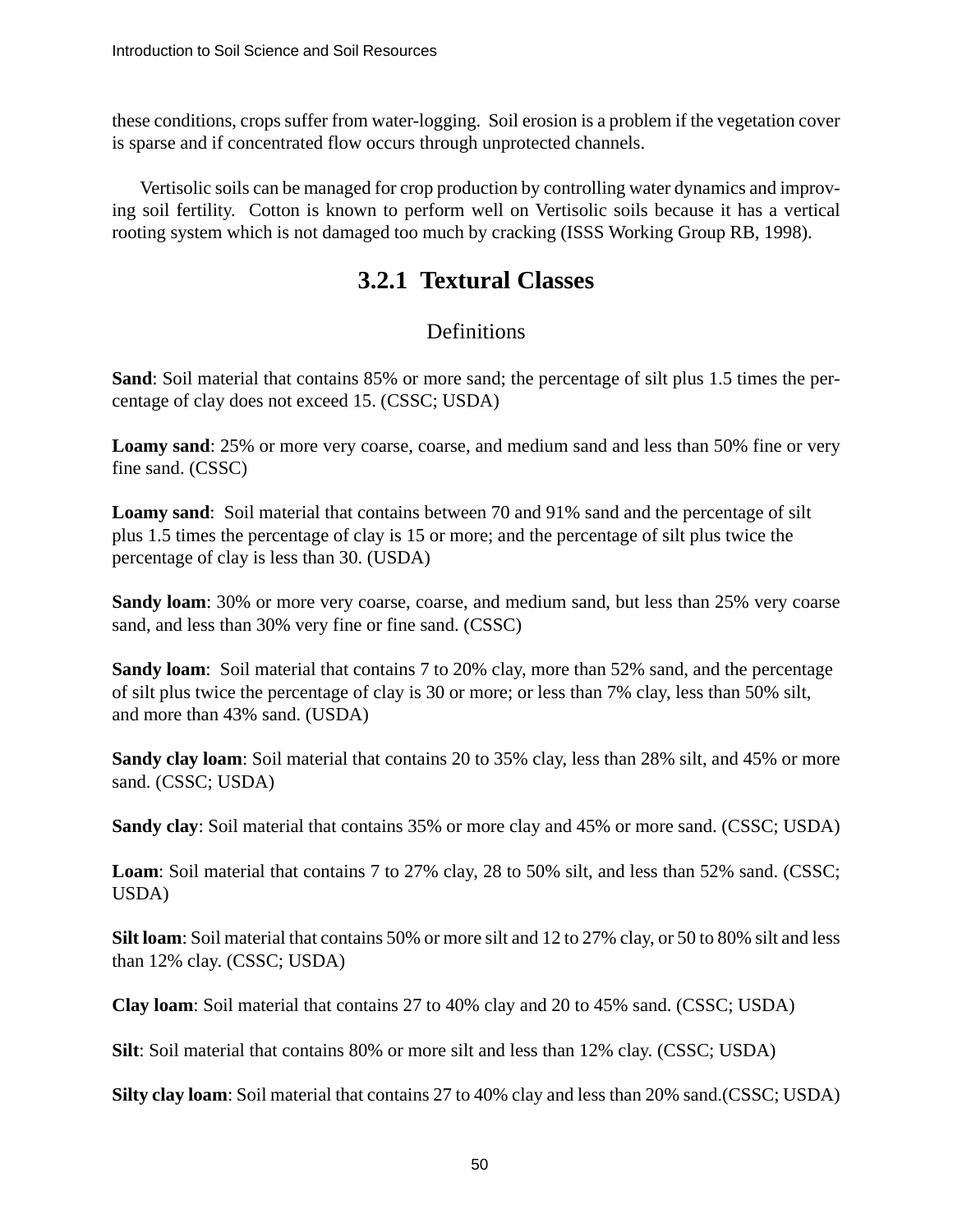**Silty clay**: Soil material that contains 40% or more clay and 40% or more silt. (CSSC; USDA)

**Clay**: Soil material that contains 40% or more clay, less than 45% sand, and less than 40% silt. (CSSC; USDA)

**Heavy clay**: Soil material that contains more than 60% clay. This textural class is only found in the Canadian texture triangle. (CSSC)

**Particle-size analysis**: The determination of the various amounts of the different separates in a soil sample, usually by sedimentation, sieving, micrometry, or combinations of these methods.



**Concepts** 

**Fig. 3.3.** Soil textural classes in the Canadian System of Soil Classification (Soil Classification Working Group, 1998). Reproduced with permission from NRC Research Press, Ottawa.

Soil texture refers to the content of sand, silt and clay particles in soil. Soil textural classes are determined by limits set for the amount of sand, silt and clay in a soil sample. The Canadian system uses a right angle triangle to determine soil textural class (Fig. 3.3). Percentages of clay and sand are identified for each textural class in Fig 3.3; the remainder of each class is silt. There are 13 textural classes.in the Canadian System. The amount of sand increases along the x-axis while the amount of clay increases along the y-axis. Therefore the amount of 'grit' increases as the sand content increases. In contrast, the amount of plasticity (capacity to mold the soil) increases as the clay content increases. These concepts are extremely useful when the hand texturing method is used determine the texture of soil.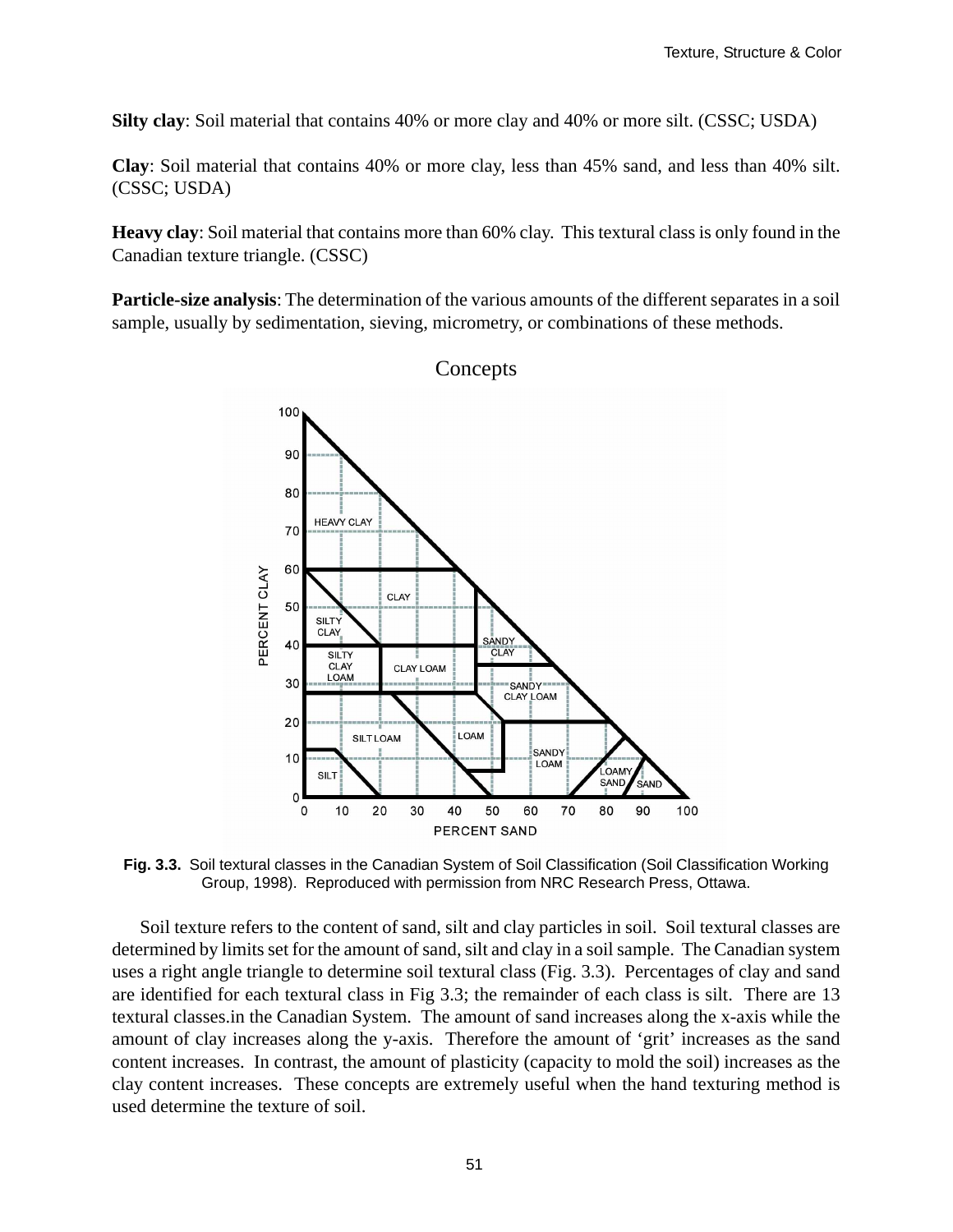

**Fig. 3.4.** Soil textural classes in the U. S. texture triangle (Soil Survey Staff, 1998). Reproduced with permission from Natural Resource Conservation Service, U. S. Department of Agriculture.

 The U. S. texture triangle is an equilateral triangle (Fig. 3.4). Percentages of sand, clay and silt separates are identified on the sides of the triangle. For each textural class, it is possible to determine the sand, silt and clay content directly from the graph. There are 12 textural classes in the U. S. textural triangle compared to the 13 in the Canadian triangle. The heavy clay textural class is not found in the U. S. triangle. The definitions for 10 out the 12 textural classes in the U. S. textural triangle are identical to those in the Canadian triangle. Although the definitions for loamy sand and sandy loam are different, there is no difference between them for practical purposes. The U. S. textural triangle is more explict and needs information of anytwo of any three variables, sand, silt and clay, to determine the textural class. In contrast, in the Canadian triangle, only the sand and clay content are needed because silt is determined by difference.

Sandy soils are coarse. They contain at least 70% sand and <15% clay. Clayey soils are fine, and are distinctly dominated by clay particles. The clay and silty clay textural classes have at least 40% clay while the sandy clay has to have at least 35% clay sized particles. Loamy soils are moderately coarse to moderately fine, and contain many subdivisions. The texture of soil reflects the composition of mineral particles in the fine earth fraction  $\langle$ <2 mm diameter) and are related to a number of physical, chemical and biological properties. Soil texture is a fundamental property of soil and is an integral part of pedon description. There are a large number of engineering properties which are also affected by soil texture.